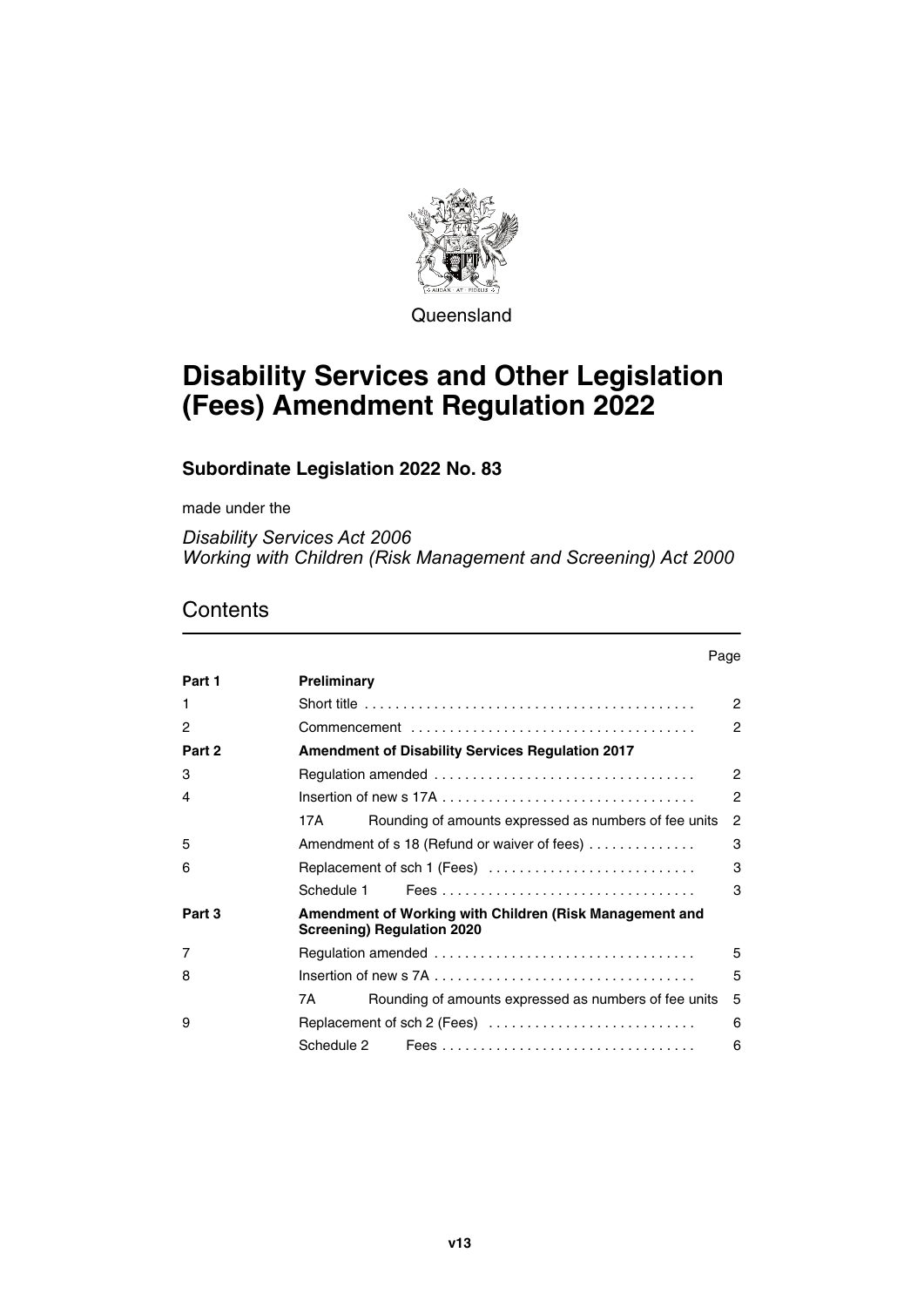Disability Services and Other Legislation (Fees) Amendment Regulation 2022 Part 1 Preliminary

<span id="page-1-0"></span> $[s 1]$ 

# **Part 1** Preliminary

### <span id="page-1-2"></span>**1 Short title**

<span id="page-1-3"></span><span id="page-1-1"></span>This regulation may be cited as the *Disability Services and Other Legislation (Fees) Amendment Regulation 2022*.

### <span id="page-1-4"></span>**2 Commencement**

<span id="page-1-7"></span><span id="page-1-5"></span>This regulation commences on 1 July 2022.

# <span id="page-1-6"></span>**Part 2 Amendment of Disability Services Regulation 2017**

### <span id="page-1-8"></span>**3 Regulation amended**

<span id="page-1-11"></span><span id="page-1-9"></span>This part amends the *Disability Services Regulation 2017*.

### <span id="page-1-10"></span>**4 Insertion of new s 17A**

After section 17—

*insert—*

#### <span id="page-1-13"></span><span id="page-1-12"></span>**17A Rounding of amounts expressed as numbers of fee units**

- (1) This section applies for working out the amount of a fee expressed in this regulation as a number of fee units.
- (2) For the purpose of the *Acts Interpretation Act 1954*, section 48C(3), the amount is to be rounded—
	- (a) if the result is not more than \$100—to the nearest multiple of 5 cents (rounding one-half upwards); or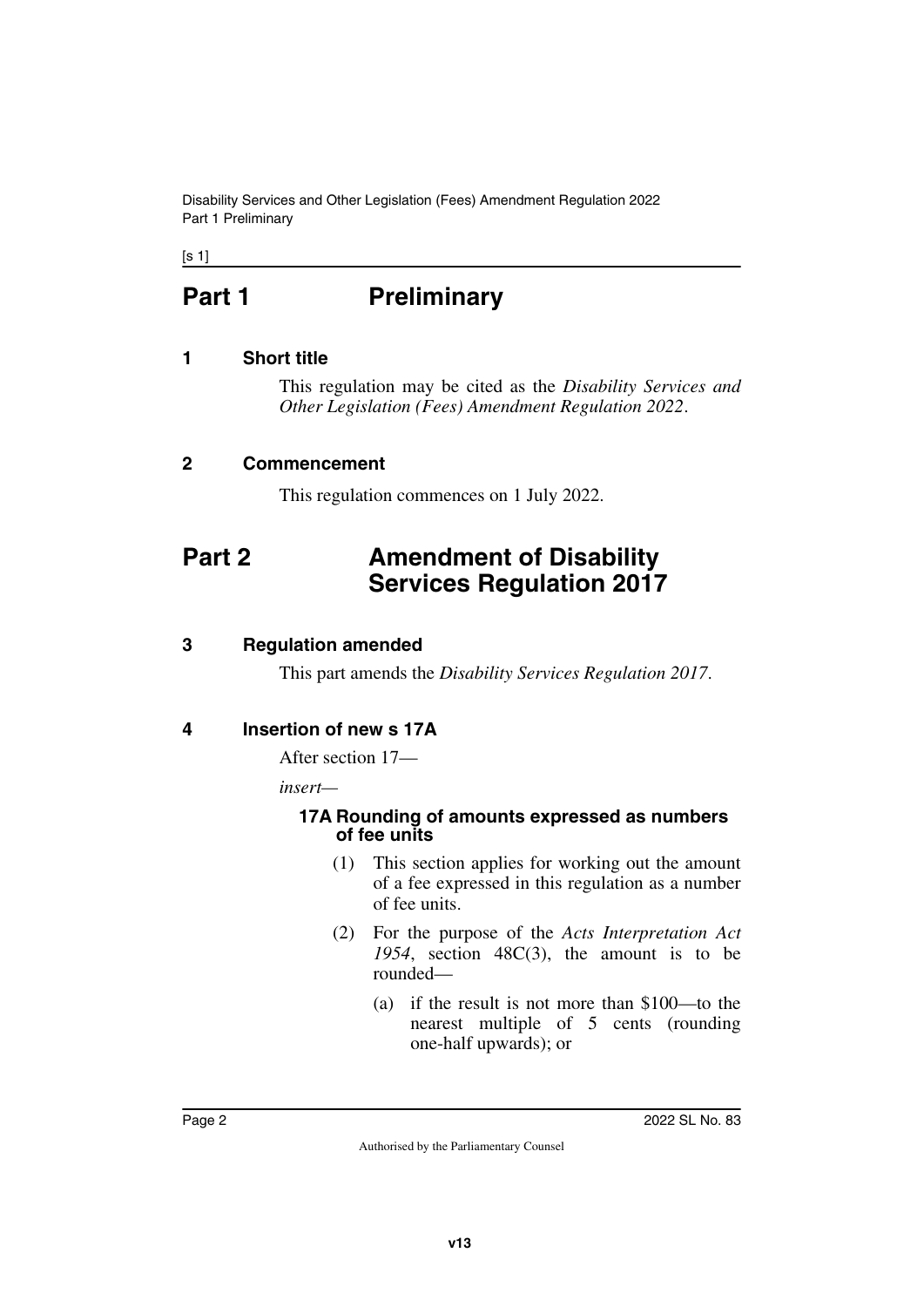[s 5]

(b) if the result is more than \$100 but not more than \$1,000—to the nearest multiple of 10 cents (rounding one-half upwards).

*Example—*

If a fee were 35 fee units and the value of a fee unit were \$1.015, the number of dollars obtained by multiplying 35 by \$1.015 would be \$35.525. Because \$35.525 is halfway between \$35.50 and \$35.55, it is rounded upwards, so the amount of the fee would be \$35.55.

### <span id="page-2-0"></span>**5 Amendment of s 18 (Refund or waiver of fees)**

<span id="page-2-1"></span>Section 18(2), 'the prescribed application fee mentioned in schedule 1, item 2'—

*omit, insert—*

a prescribed application fee mentioned in schedule 1, item 2 or 4

### <span id="page-2-2"></span>**6 Replacement of sch 1 (Fees)**

<span id="page-2-3"></span>Schedule 1—

*omit, insert—*

# <span id="page-2-5"></span><span id="page-2-4"></span>**Schedule 1 Fees**

section 17

### **Part 1 Particular fees related to NDIS clearances**

**\$**

- 1 Application for an NDIS clearance  $(Act, s 68(1)(c))$ 
	- (a) for a volunteer nil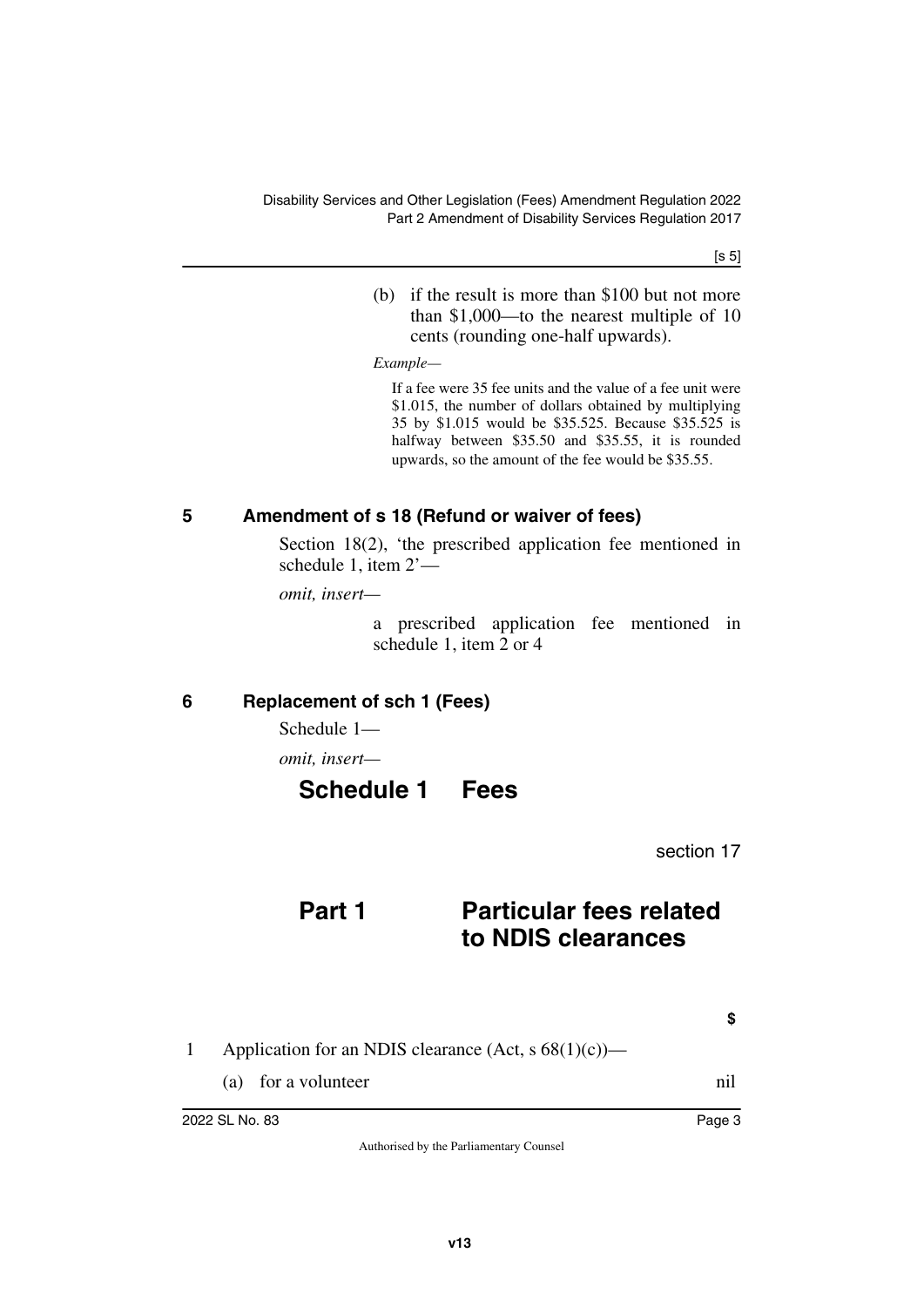Disability Services and Other Legislation (Fees) Amendment Regulation 2022 Part 2 Amendment of Disability Services Regulation 2017

[s 6]

|  | ×<br>×<br>× | ۰,<br>× |
|--|-------------|---------|
|  |             |         |

|   | (b) | for an applicant who proposes to carry out<br>disability work as an NDIS sole trader, or as an<br>NDIS sole trader and a State sole trader, only on an<br>unpaid basis | nil    |
|---|-----|------------------------------------------------------------------------------------------------------------------------------------------------------------------------|--------|
|   | (c) | otherwise                                                                                                                                                              | 129.00 |
| 2 |     | Prescribed application fee (Act, s 103)—                                                                                                                               |        |
|   | (a) | for a person who holds an NDIS clearance who is<br>engaged to carry out disability work other than as a<br>volunteer                                                   | 129.00 |
|   | (b) | for an NDIS sole trader who carries out disability<br>work for financial reward                                                                                        |        |

# **Part 2 Other fees**

|   |     |                                                                                                                           | Fee units |
|---|-----|---------------------------------------------------------------------------------------------------------------------------|-----------|
| 3 |     | Application for a State clearance (Act, s $68(1)(c)$ )—                                                                   |           |
|   | (a) | for a volunteer                                                                                                           | nil       |
|   |     | (b) for an applicant who proposes to carry out State<br>disability work as a State sole trader only on an<br>unpaid basis | nil       |
|   | (c) | otherwise                                                                                                                 | 97.60     |
| 4 |     | Prescribed application fee (Act, s 103)—                                                                                  |           |
|   |     | (a) for a person who holds a State clearance who is<br>engaged to carry out disability work other than as a<br>volunteer  | 97.60     |
|   |     | (b) for a State sole trader who carries out disability<br>work for financial reward                                       | 97.60     |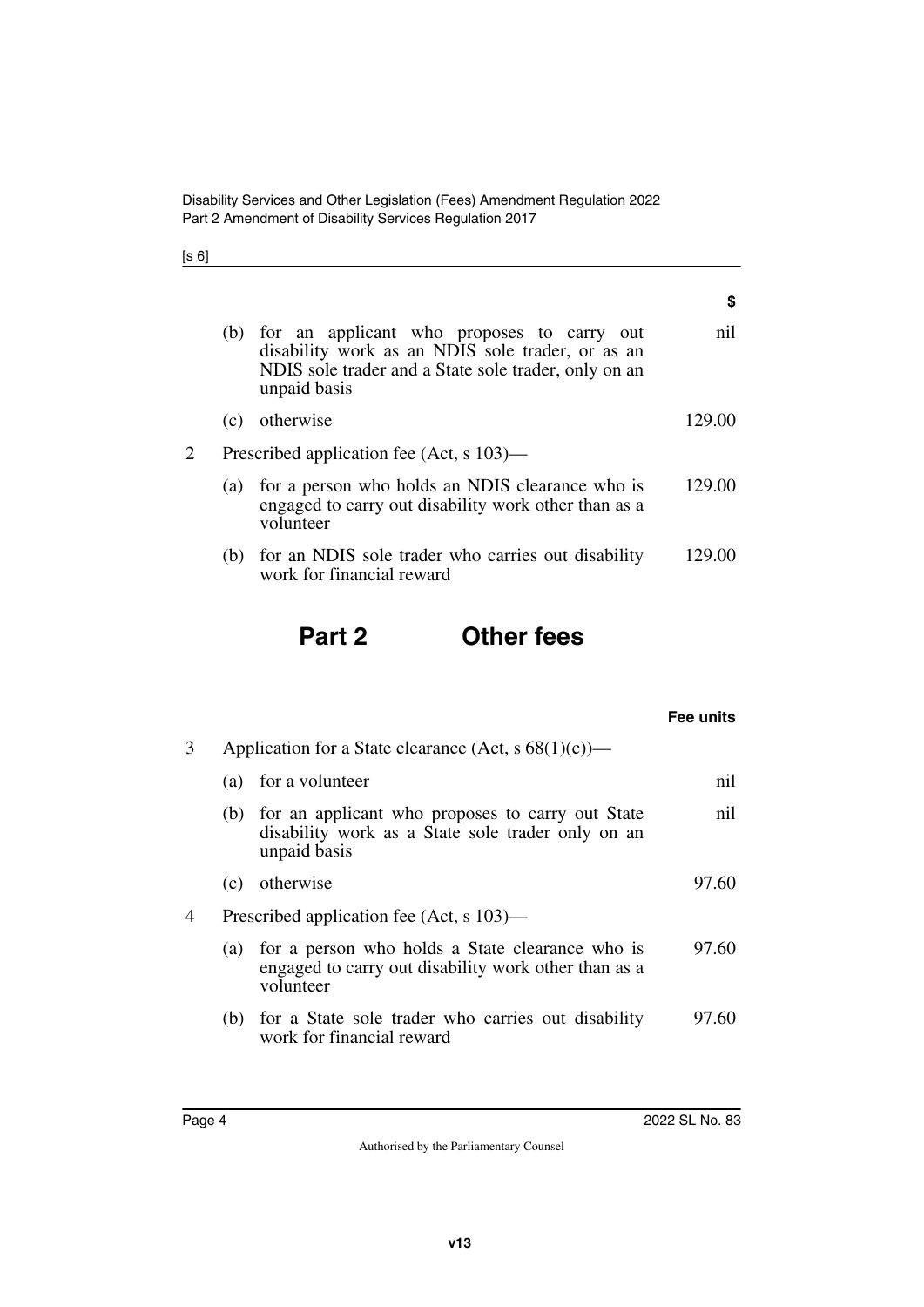Disability Services and Other Legislation (Fees) Amendment Regulation 2022 Part 3 Amendment of Working with Children (Risk Management and Screening) Regulation 2020

[s 7]

|    |                                                                   | Fee units |
|----|-------------------------------------------------------------------|-----------|
| 5  | Application for a replacement clearance card (Act, s<br>105(2)(b) | 14.75     |
| 6. | Application to cancel an exclusion (Act, s $131(1)(c)$ )—         |           |
|    | (a) for an NDIS exclusion                                         | 119.00    |
|    | (b) for a State exclusion                                         | 97.60     |

### <span id="page-4-1"></span><span id="page-4-0"></span>**Part 3 Amendment of Working with Children (Risk Management and Screening) Regulation 2020**

### <span id="page-4-2"></span>**7 Regulation amended**

<span id="page-4-3"></span>This part amends the *Working with Children (Risk Management and Screening) Regulation 2020*.

#### <span id="page-4-4"></span>**8 Insertion of new s 7A**

<span id="page-4-5"></span>After section 7—

*insert—*

#### <span id="page-4-7"></span><span id="page-4-6"></span>**7A Rounding of amounts expressed as numbers of fee units**

- (1) This section applies for working out the amount of a fee expressed in this regulation as a number of fee units.
- (2) For the purpose of the *Acts Interpretation Act 1954*, section 48C(3), the amount is to be rounded—
	- (a) if the result is not more than \$100—to the nearest multiple of 5 cents (rounding one-half upwards); or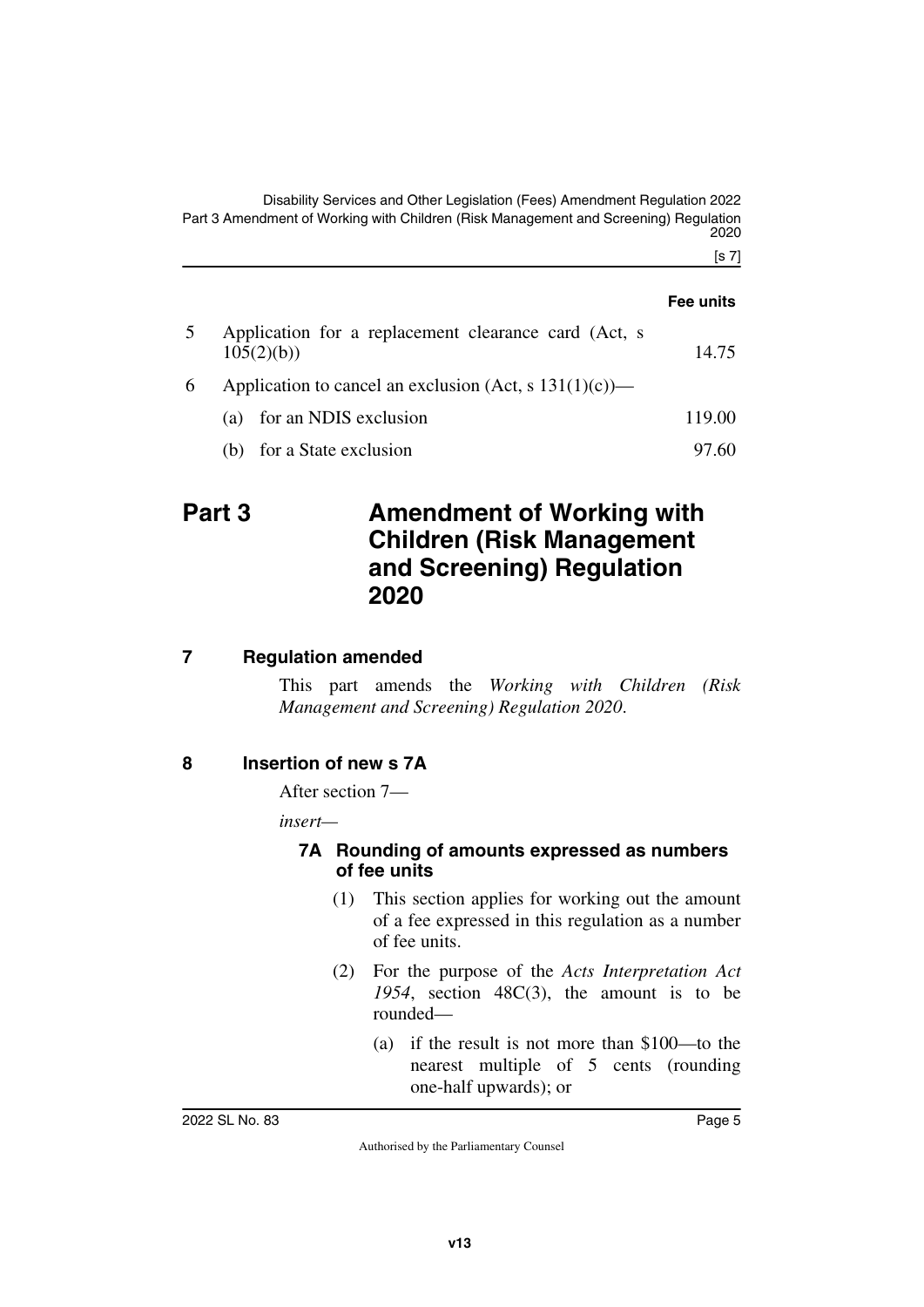Disability Services and Other Legislation (Fees) Amendment Regulation 2022 Part 3 Amendment of Working with Children (Risk Management and Screening) Regulation 2020

[s 9]

(b) if the result is more than \$100 but not more than \$1,000—to the nearest multiple of 10 cents (rounding one-half upwards).

*Example—*

If a fee were 35 fee units and the value of a fee unit were \$1.015, the number of dollars obtained by multiplying 35 by \$1.015 would be \$35.525. Because \$35.525 is halfway between \$35.50 and \$35.55, it is rounded upwards, so the amount of the fee would be \$35.55.

<span id="page-5-1"></span><span id="page-5-0"></span>Schedule 2—

*omit, insert—*

# <span id="page-5-3"></span><span id="page-5-2"></span>**Schedule 2 Fees**

section 7

1 Working with children check (general) application (Act, s  $188(2)$ )— (a) if the application is made as a combined application under section  $187A(2)$  of the Act 15.00 (b) if the application is made by the holder of a disability clearance 15.00 (c) if the application is made by a person who has made a disability worker screening application that has not been decided 15.00 2 Fee for the chief executive giving information under the

*Education (Queensland College of Teachers) Act 2005*, s 15D (Act, s 401(3)) 11.55

### **\$**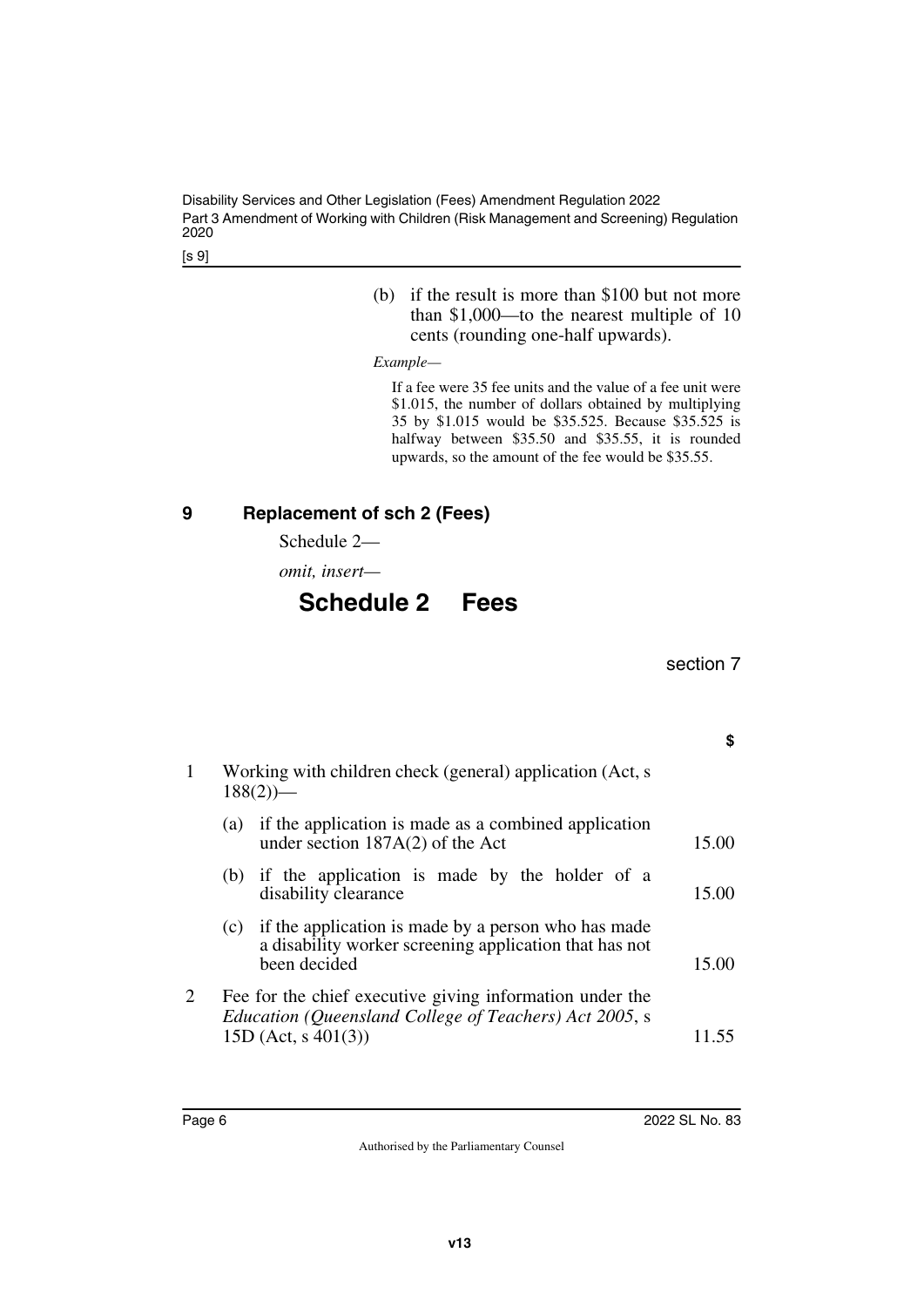Disability Services and Other Legislation (Fees) Amendment Regulation 2022 Part 3 Amendment of Working with Children (Risk Management and Screening) Regulation 2020

[s 9]

|                |                                                                                                                                       | Fee units |
|----------------|---------------------------------------------------------------------------------------------------------------------------------------|-----------|
|                | Eligibility application (Act, s $178(3)(c)$ )                                                                                         | 95.55     |
| $\overline{4}$ | Working with children check (general) application, other<br>than an application already mentioned in this schedule<br>(Act, s 188(2)) | 95.55     |
| 5              | Application to cancel negative notice (Act, s $304H(1)(d)$ )                                                                          | 95.55     |
| 6              | Replacement working with children card (Act,<br>- SS<br>$347(2)(b)$ and $348(3)$ )                                                    | 14.45     |